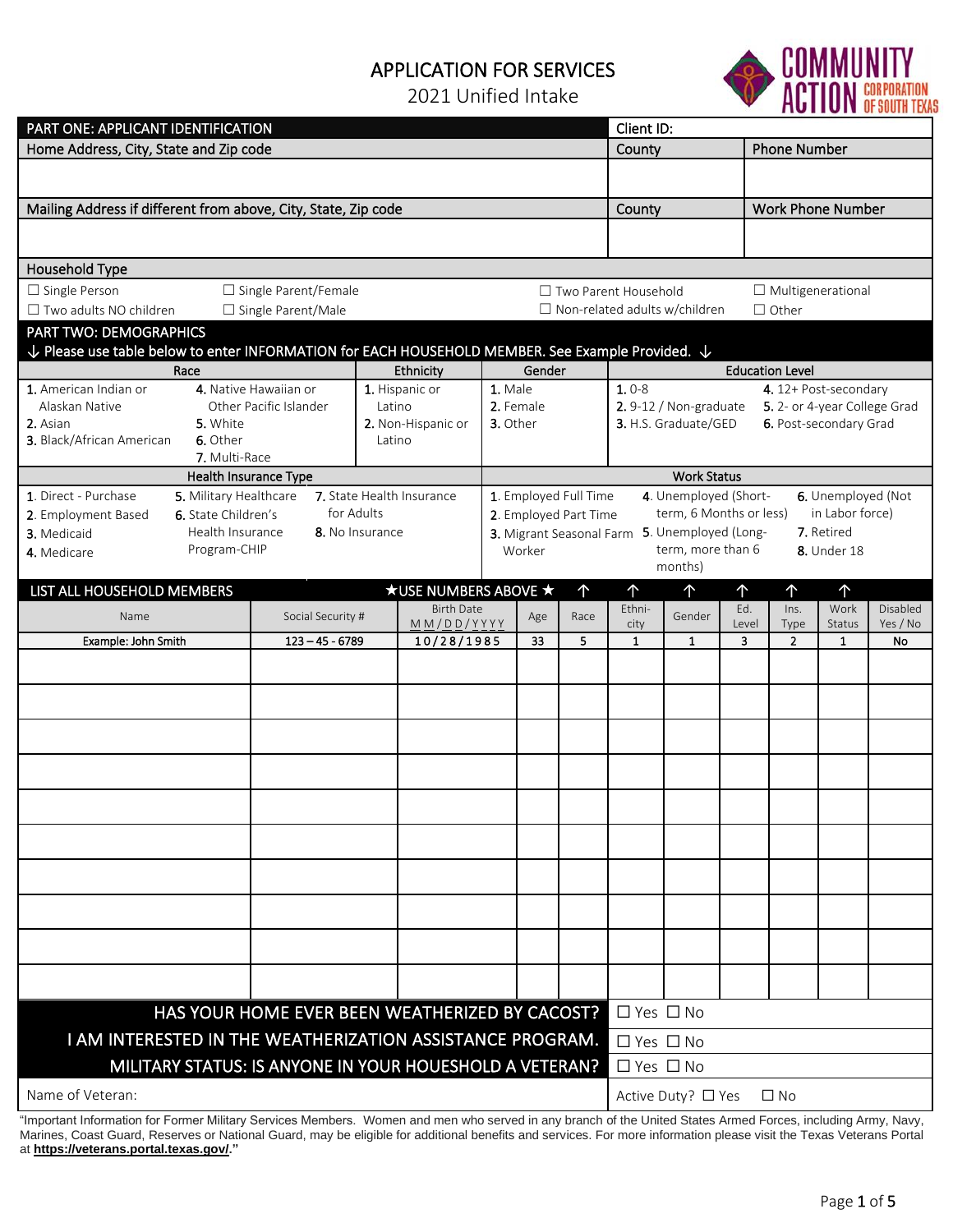## APPLICATION FOR SERVICES

2021 Unified Intake



| PART THREE: SOURCES OF HOUSEHOLD INCOME *** SELECT ONLY ONE!                                                         |                                                                          |                                                                             |                                     |                               |                                                     |                                               |                         |                            |  |
|----------------------------------------------------------------------------------------------------------------------|--------------------------------------------------------------------------|-----------------------------------------------------------------------------|-------------------------------------|-------------------------------|-----------------------------------------------------|-----------------------------------------------|-------------------------|----------------------------|--|
| $\Box$ Employment Only                                                                                               | $\Box$ Other Income Source Only                                          |                                                                             |                                     | $\Box$ Non-Cash Benefits Only |                                                     | □ Non-Cash Benefit & Other Inc. Source        |                         |                            |  |
| $\Box$ No Income                                                                                                     | □ Emp. & Other Inc. Source                                               |                                                                             |                                     | □ Emp. & Non-Cash Benefits    |                                                     | □ Emp., Other Inc. Source & Non-Cash Benefits |                         |                            |  |
| PART FOUR: OTHER INCOME SOURCE - Does anyone in the household receive any of the following: ***Check all that apply! |                                                                          |                                                                             |                                     |                               |                                                     |                                               |                         |                            |  |
| $\Box$ Alimony or Spousal Support<br>$\Box$ Retirement Income from Social Security                                   |                                                                          |                                                                             |                                     |                               |                                                     | □ VA Non-Service Connected Disability Pension |                         |                            |  |
| $\Box$ Child Support                                                                                                 | $\Box$ Social Security Disability Income (SSDI)                          |                                                                             |                                     |                               | $\Box$ VA Service-Connected Disability Compensation |                                               |                         |                            |  |
| $\square$ EITC                                                                                                       | $\Box$ Supplemental Security Income (SSI)<br>$\Box$ Workers Compensation |                                                                             |                                     |                               |                                                     |                                               |                         |                            |  |
| $\Box$ Pension                                                                                                       | $\Box$ TANF                                                              |                                                                             |                                     |                               |                                                     |                                               |                         |                            |  |
| $\Box$ Private Disability Insurance                                                                                  |                                                                          |                                                                             | $\Box$ Unemployment Insurance       |                               |                                                     |                                               |                         |                            |  |
| PART FIVE: NON-CASH BENEFITS - Does anyone in the household receive any of the following: *** Check all that apply!  |                                                                          |                                                                             |                                     |                               |                                                     |                                               |                         |                            |  |
| □ Affordable Care Act Subsidy<br>$\Box$ HUD VASH                                                                     |                                                                          |                                                                             | $\Box$ Public Housing               |                               |                                                     |                                               | $\Box$ Other:           |                            |  |
| $\Box$ Childcare Voucher                                                                                             |                                                                          | $\Box$ LIHEAP                                                               |                                     | $\Box$ SNAP                   |                                                     |                                               |                         |                            |  |
| □ Housing Choice Voucher                                                                                             |                                                                          | $\Box$ Permanent Supportive Housing                                         |                                     | $\square$ WIC                 |                                                     |                                               |                         |                            |  |
| PART SIX: HOUSING INFORMATION                                                                                        |                                                                          |                                                                             |                                     |                               |                                                     |                                               |                         |                            |  |
| Select housing status:                                                                                               |                                                                          | $\Box$ Homeless                                                             | $\Box$ Rent                         | $\Box$ Own                    |                                                     |                                               | Age of Home:            |                            |  |
| Housing Type: □ Private Home □ Mobile Home                                                                           |                                                                          |                                                                             | $\Box$ Apartment $\Box$ Rented Room |                               |                                                     |                                               |                         | Rental/Mortgage Amount: \$ |  |
| If renting: Contact information of your landlord                                                                     |                                                                          |                                                                             |                                     |                               |                                                     |                                               |                         |                            |  |
|                                                                                                                      |                                                                          |                                                                             |                                     |                               |                                                     |                                               |                         |                            |  |
| Landlord's Name, Address, City, State and Zip code                                                                   |                                                                          |                                                                             |                                     | County                        |                                                     |                                               | <b>Phone Number</b>     |                            |  |
|                                                                                                                      |                                                                          |                                                                             |                                     |                               |                                                     |                                               |                         |                            |  |
| PART SEVEN: UTILITY SERVICE INFORMATION                                                                              |                                                                          |                                                                             |                                     |                               |                                                     |                                               |                         |                            |  |
|                                                                                                                      |                                                                          | ★ VERY IMPORTANT - BE SURE TO INCLUDE COPIES OF YOUR CURRENT UTILITY BILL ★ |                                     |                               |                                                     |                                               |                         |                            |  |
| Who does your family pay for heating or cooling:                                                                     |                                                                          |                                                                             |                                     | □ Utility Company             |                                                     | □ Landlord/Manager                            | $\Box$ Included in rent |                            |  |
| Electric Utility Vendor Name:                                                                                        |                                                                          |                                                                             |                                     |                               |                                                     |                                               |                         |                            |  |
| Electric Utility Vendor Account #:                                                                                   |                                                                          |                                                                             |                                     |                               |                                                     |                                               | $\Box$ Heat             | $\Box$ Cool                |  |
| Gas or LP Gas Utility Vendor Name:                                                                                   |                                                                          |                                                                             |                                     |                               |                                                     |                                               |                         |                            |  |
| Gas or LP Gas Utility Vendor Account #:                                                                              |                                                                          |                                                                             |                                     |                               |                                                     |                                               | $\Box$ Heat             | $\Box$ Cool                |  |
| Propane Company Name:                                                                                                |                                                                          |                                                                             |                                     |                               |                                                     |                                               |                         |                            |  |
| Propane Company Account #:                                                                                           |                                                                          |                                                                             |                                     |                               |                                                     |                                               | $\Box$ Heat             | $\Box$ Cool                |  |
| Type of Air Conditioning Used:                                                                                       |                                                                          | $\Box$ Central Unit                                                         | $\Box$ Evaporator Cooler            |                               |                                                     | $\Box$ Window Unit                            | $\square$ None          |                            |  |
| Type of Heater Used:                                                                                                 |                                                                          | $\Box$ Central Heat                                                         | $\Box$ Electric Space Heater        |                               |                                                     | $\Box$ Fire Place                             | $\Box$ Stove            | $\Box$ None                |  |
| PART EIGHT: CERTIFICATION                                                                                            |                                                                          | $\Box$ Wall Furnace                                                         | $\Box$ Wood Burning Stove           |                               |                                                     | $\Box$ Gas Heater                             | $\Box$ Other            |                            |  |

- **1. The information is true and correct to the best of my knowledge and belief.**
- **2. My household income has been annualized, at the time of application, according to pre-established agency procedure.**
- **3. I understand I may request a hearing to appeal denial of eligibility, amount of assistance received or a delay of assistance.**
- **4. I authorize the Texas Department of Housing and Community Affairs and its contracted agencies to solicit/verify information on my utility and/or fuel bills, both past and future, to the extent that the information is used only to provide data.**
- **5. I AM AWARE THAT I AM SUBJECT TO PROSECUTION FOR PROVIDING FALSE OR FRAUDULENT INFORMATION.**

**Certification** - (Applicants must sign this section)

Applicant Signature: \_\_\_\_\_\_\_\_\_\_\_\_\_\_\_\_\_\_\_\_\_\_\_\_\_\_\_\_\_\_\_\_\_\_\_\_\_\_\_\_\_\_\_\_\_\_\_\_\_\_ Date: \_\_\_\_\_\_\_\_\_\_\_\_\_\_\_\_\_\_\_\_\_\_\_\_\_\_